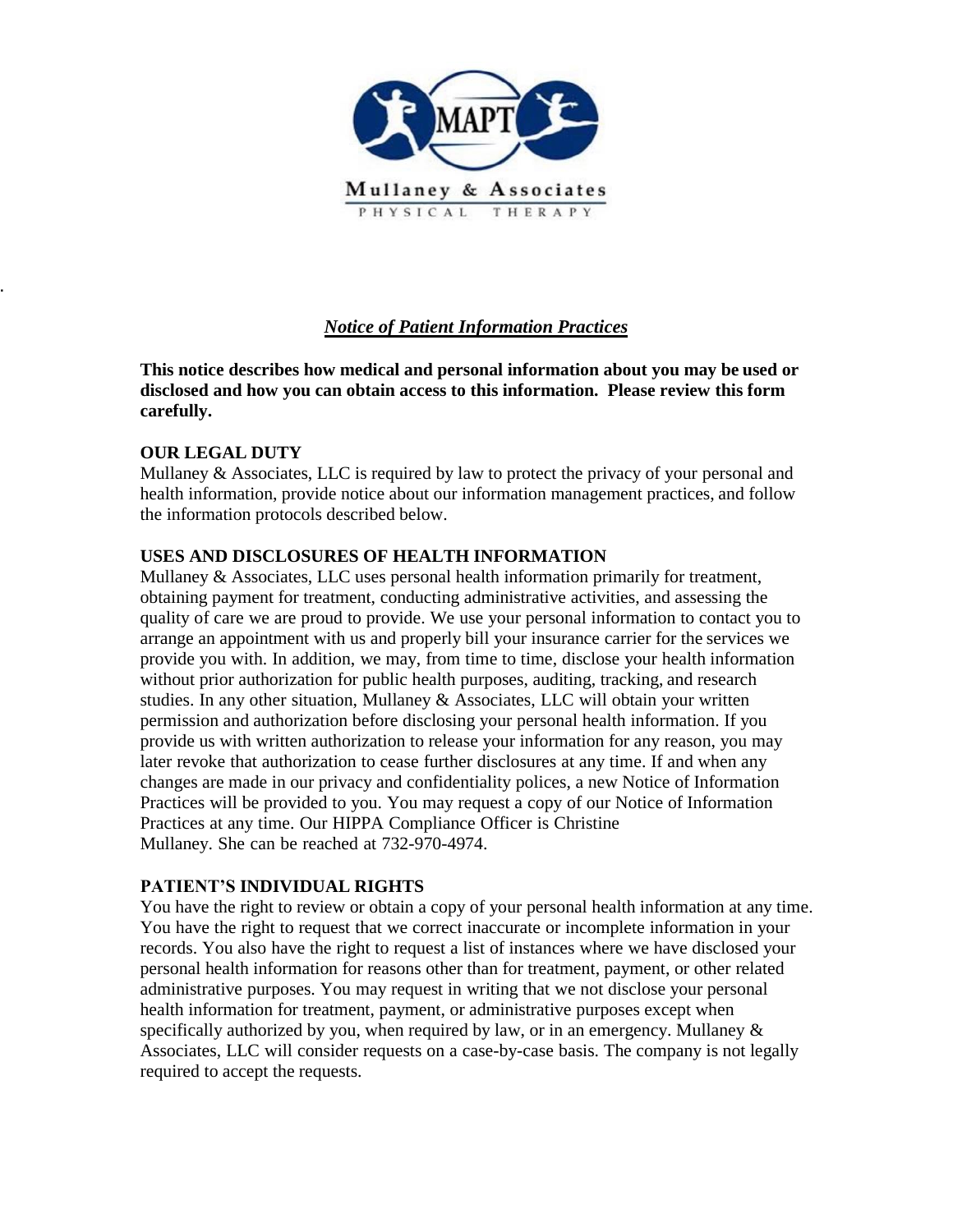#### **CONCERNS AND COMPLAINTS**

If you are concerned that Mullaney & Associates, LLC may have violated your privacy rights or if you disagree with any decisions we have made regarding access or disclosure of your personal health information, please contact our HIPPA Compliance Officer, Christine Mullaney, at the office address and phone number listed below. You may also send a written complaint to the U.S. Department of Health and Human Services.

> Mullaney & Associates Physical Therapy, LLC Christine Mullaney, DPT & Michael Mullaney, DPT 127 Main St Suite E Matawan, NJ 07747 732-970-4974

If this is a sporting related injury, can we speak to your coach regarding this injury and plan of care? **Y / N**

#### **Acknowledgement of Receipt of Practice's Notice of HIPAA Privacy:**

\_\_\_\_\_\_\_\_\_\_\_\_\_\_\_\_\_\_\_\_ \_\_\_\_\_\_\_ \_\_\_\_\_\_\_\_\_\_\_\_\_\_\_\_\_\_\_\_\_\_\_\_ \_\_\_\_\_\_

I have received the Notice of Patient Information Practices for Mullaney & Associates Physical Therapy, LLC.

Patient Name **Date** Patient/Guardian Signature Date

**Christine M. Mullaney, DPT Michael J. Mullaney, DPT**

127 Main St. Suite E Phone: 732-970-4974 Matawan, NJ 07747 Fax: 732-970-4088 E-mail: mullaneyassociates@gmail.com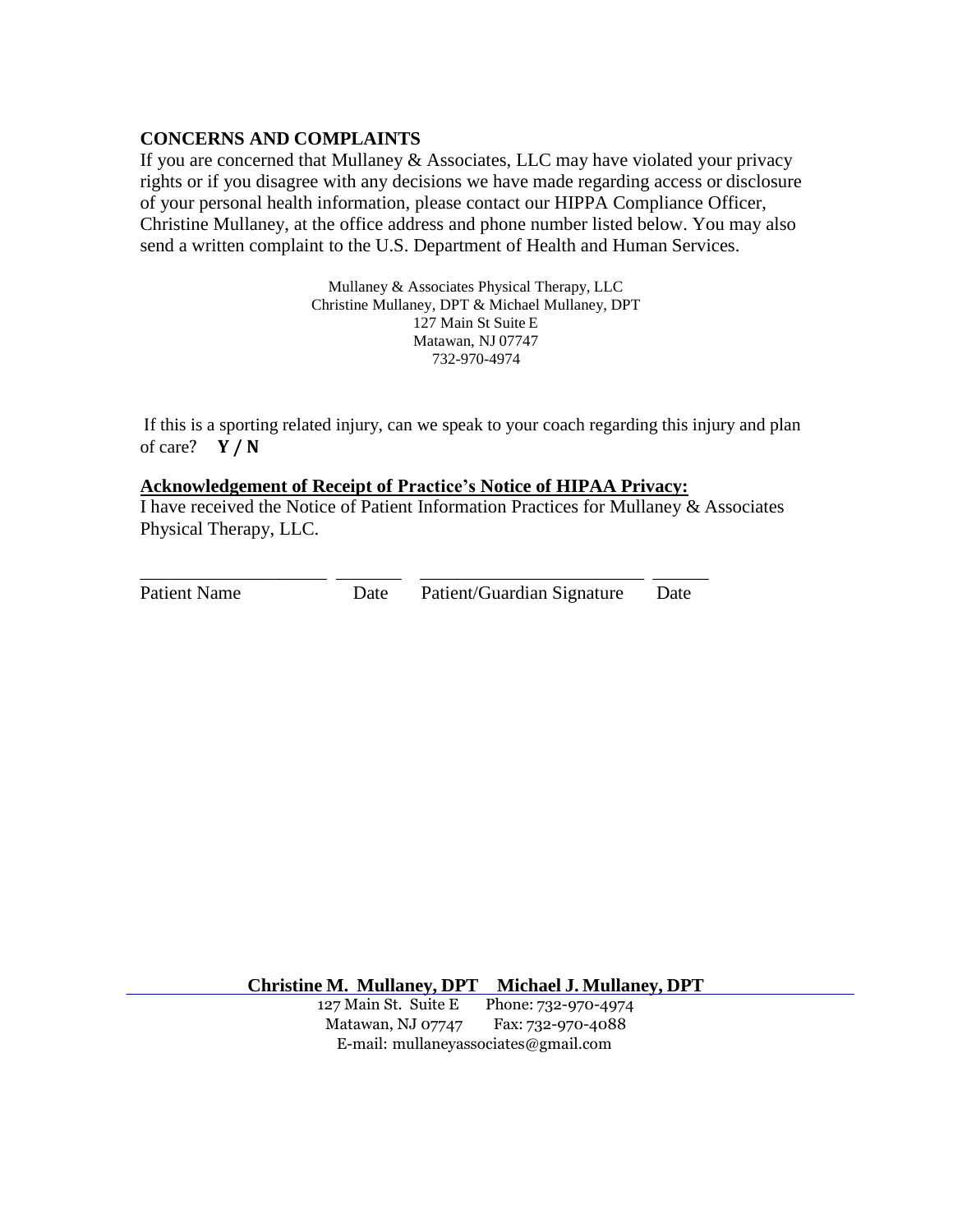

| <b>Print Name:</b>                                                                  | Date:<br><u> 1989 - Johann Barn, mars ann an t-Amhain an t-Amhain an t-Amhain an t-Amhain an t-Amhain an t-Amhain an t-Amh</u> |                 |                                                                                                              |            |           |  |
|-------------------------------------------------------------------------------------|--------------------------------------------------------------------------------------------------------------------------------|-----------------|--------------------------------------------------------------------------------------------------------------|------------|-----------|--|
| Height: _______ ft _______ in                                                       |                                                                                                                                |                 | Weight: ______________________ lbs                                                                           |            |           |  |
|                                                                                     |                                                                                                                                |                 | Are you presently working? $\Box$ Yes $\Box$ No Date of next physician's visit: _____/___/_______ Date of    |            |           |  |
|                                                                                     |                                                                                                                                |                 | injury/ onset: _____/_____/ Have you ever had these symptoms before? $\Box$ Yes $\Box$ No                    |            |           |  |
| Check which apply to your symptoms?                                                 |                                                                                                                                |                 |                                                                                                              |            |           |  |
| $\Box$ Work related injury<br>$\Box$ Motor vehicle accident<br>$\Box$ Cause unknown |                                                                                                                                |                 | $\Box$ Recurrence of previous injury<br>$\Box$ Injury related to lifting<br>$\Box$ Injury related to falling |            |           |  |
| Have you had a related surgery? $\Box$ Yes $\Box$ No                                |                                                                                                                                |                 | Date of surgery?                                                                                             |            |           |  |
| Do you have, or have you had any of the following?                                  | <b>YES</b>                                                                                                                     | $\overline{NQ}$ |                                                                                                              | <b>YES</b> | <u>NO</u> |  |
| <b>Diabetes</b>                                                                     | П.                                                                                                                             | $\Box$          | <b>Allergies to Aspirin</b>                                                                                  | П.         | $\Box$    |  |
| <b>Chest Pain / Angina</b>                                                          | $\Box$                                                                                                                         | $\Box$          | Allergies to heat                                                                                            | $\Box$     | $\Box$    |  |
| <b>High Blood Pressure</b>                                                          | $\Box$                                                                                                                         | $\Box$          | Allergies / Poor tolerance to Cold□                                                                          |            | $\Box$    |  |
| <b>Heart Disease</b>                                                                | П.                                                                                                                             | $\Box$          | <b>Other Allergies</b>                                                                                       | $\Box$     | П         |  |
| <b>Heart Attack</b>                                                                 | $\Box$                                                                                                                         | $\Box$          | Hernia                                                                                                       | $\Box$     | $\Box$    |  |
| <b>Heart Palpitations</b>                                                           | П.                                                                                                                             | П.              | <b>Seizures</b>                                                                                              | П.         | П         |  |
| Pacemaker                                                                           | П.                                                                                                                             | $\Box$          | <b>Metal Implants</b>                                                                                        | $\Box$     | $\Box$    |  |
| <b>Headaches</b>                                                                    | П.                                                                                                                             | $\Box$          | <b>Dizziness / Fainting</b>                                                                                  | $\Box$     | $\Box$    |  |
| <b>Kidney Problems</b>                                                              | П                                                                                                                              | $\Box$          | <b>Recent Fractures</b>                                                                                      | $\Box$     | $\Box$    |  |
| <b>Are you Pregnant?</b>                                                            | $\Box$                                                                                                                         | $\Box$          | <b>Surgeries</b>                                                                                             | $\Box$     | $\Box$    |  |
| <b>Cancer</b>                                                                       | П                                                                                                                              | $\Box$          | <b>Skin Abnormalities</b>                                                                                    | $\Box$     | $\Box$    |  |
| <b>Osteoporosis</b>                                                                 | П                                                                                                                              | $\Box$          | <b>Sexual Dysfunction</b>                                                                                    | $\Box$     | $\Box$    |  |
| <b>Bowel / Bladder Abnormalities</b>                                                | П                                                                                                                              | $\Box$          | <b>Nausea / Vomiting</b>                                                                                     | $\Box$     | П         |  |
| <b>Urine Leakage</b>                                                                | П                                                                                                                              | $\Box$          | Ringing in your ears                                                                                         | П          | $\Box$    |  |
| <b>Asthma / Breathing Difficulties</b>                                              | $\Box$                                                                                                                         | $\Box$          | <b>Rheumatoid Arthritis</b>                                                                                  | $\Box$     | $\Box$    |  |
| <b>Liver / Gallbladder Problems</b>                                                 | П                                                                                                                              | $\Box$          | <b>Special Diet Guidelines</b>                                                                               | $\Box$     | $\Box$    |  |
| <b>Smoking</b>                                                                      | $\Box$                                                                                                                         | $\Box$          | Hypoglycemia                                                                                                 | $\Box$     | $\Box$    |  |
| <b>Stroke / CVA</b>                                                                 | П                                                                                                                              | $\Box$          | Other:                                                                                                       |            |           |  |
| Vision:                                                                             |                                                                                                                                |                 |                                                                                                              |            |           |  |
| Do you wear glasses/contacts? □                                                     |                                                                                                                                | $\Box$          | <b>Other Visual Disturbances?</b>                                                                            | $\Box$     | $\Box$    |  |
| Glaucoma?                                                                           | □                                                                                                                              | $\Box$          |                                                                                                              |            |           |  |
| <b>Macular Degeneration?</b>                                                        | П                                                                                                                              | $\Box$          |                                                                                                              |            |           |  |

If yes on any of the above please briefly explain and give approximated date:

Is there any other information regarding your past medical history that we should know about?\_\_\_\_\_\_\_\_\_\_\_\_\_\_\_\_\_

\_\_\_\_\_\_\_\_\_\_\_\_\_\_\_\_\_\_\_\_\_\_\_\_\_\_\_\_\_\_\_\_\_\_\_\_\_\_\_\_\_\_\_\_\_\_\_\_\_\_\_\_\_\_\_\_\_\_\_\_\_\_\_\_\_\_\_\_\_\_\_\_\_\_\_\_\_\_\_\_\_\_\_\_\_\_\_\_\_\_\_\_\_\_\_\_\_\_\_\_\_\_\_\_\_\_\_\_\_\_\_\_\_\_\_\_\_\_\_\_\_\_\_

\_\_\_\_\_\_\_\_\_\_\_\_\_\_\_\_\_\_\_\_\_\_\_\_\_\_\_\_\_\_\_\_\_\_\_\_\_\_\_\_\_\_\_\_\_\_\_\_\_\_\_\_\_\_\_\_\_\_\_\_\_\_\_\_\_\_\_\_\_\_\_\_\_\_\_\_\_\_\_\_\_\_\_\_\_\_\_\_\_\_\_\_\_\_\_\_\_\_\_\_\_\_\_\_\_\_\_\_\_\_\_\_\_\_\_\_\_\_\_\_\_\_\_\_

\_\_\_\_\_\_\_\_\_\_\_\_\_\_\_\_\_\_\_\_\_\_\_\_\_\_\_\_\_\_\_\_\_\_\_\_\_\_\_\_\_\_\_\_\_\_\_\_\_\_\_\_\_\_\_\_\_\_\_\_\_\_\_\_\_\_\_\_\_\_\_\_\_\_\_\_\_\_\_\_\_\_\_\_\_\_\_\_\_\_\_\_\_\_\_\_\_\_\_\_\_\_\_\_\_\_\_\_\_\_\_\_\_\_\_\_\_\_\_\_\_\_\_ \_\_\_\_\_\_\_\_\_\_\_\_\_\_\_\_\_\_\_\_\_\_\_\_\_\_\_\_\_\_\_\_\_\_\_\_\_\_\_\_\_\_\_\_\_\_\_\_\_\_\_\_\_\_\_\_\_\_\_\_\_\_\_\_\_\_\_\_\_\_\_\_\_\_\_\_\_\_\_\_\_\_\_\_\_\_\_\_\_\_\_\_\_\_\_\_\_\_\_\_\_\_\_\_\_\_\_\_\_\_\_\_\_\_\_\_\_\_\_\_\_\_\_

Are you presently taking Medications? If yes please list what medication and for what condition?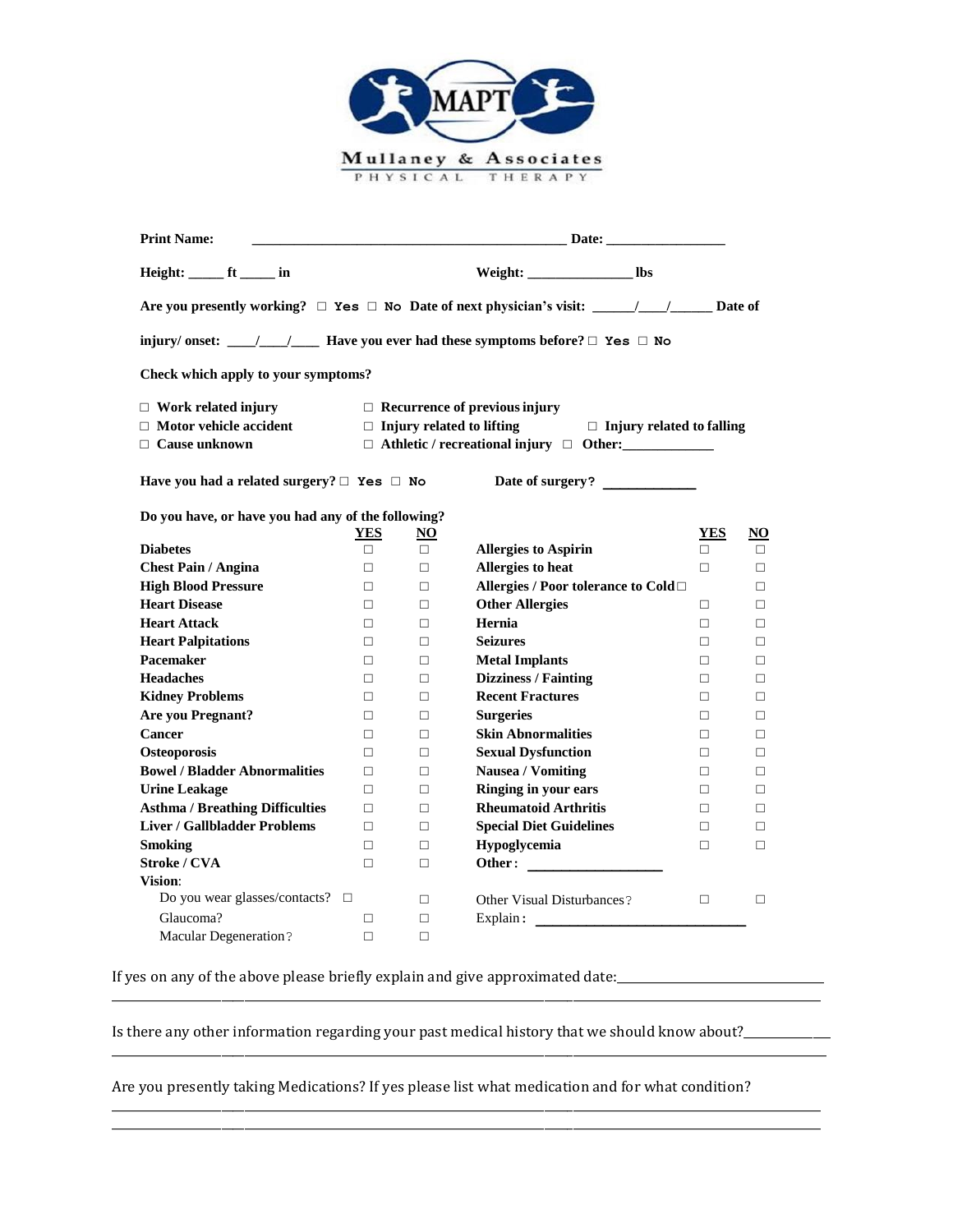

## **Payment Policy Form**

- I. \_\_\_\_\_\_\_ **Primary Insurance/Secondary Insurance:** We will bill your primary insurance as a courtesy to you. We assume payment of insurance benefits **is not forthcoming on charges older than 60 days. Charges outstanding for more than sixty days will be due in full from you regardless of the type of insurance involved.** Any remaining balance after your co-pay and your primary coverage has been paid, including items classified as "above usual and customary," is due from you upon receipt of the explanation of benefits from your primary insurance carrier. You will be responsible for any item not paid in full by your insurance carrier. Prior to beginning treatment, we will verify your benefits. While we take all reasonable action to provide accurate therapy benefit information for your specific plan, be aware that verification of benefits is not a guarantee of payment from your insurance carrier. **Please become familiar with your benefit plan before beginning treatment.**
- II. **\_\_\_\_\_\_\_ Medicare:** We will bill Medicare for you. In most cases, Medicare will pay 80% of the allowable charges. We will bill your secondary insurance for you, if you have one, or the balance will be billed to you.
- III. **\_\_\_\_\_\_\_Self Pay**: Please pay the balance in full at the time of service or upon the receipt of monthly statement or notice. In the event you are unable to pay the balance in full, we are willing to make reasonable payment arrangements. Please be advised that Mullaney & Associates, LLC is not a credit grantor, and therefore, failure to maintain these arrangements may result in the placement of your account with a collection agency or attorney for collection.
- IV. **\_\_\_\_\_\_\_Workers' Comp:** We will bill your workers' comp carrier for your charges. Please note that you will remain financially responsible for all of your charges if your carrier denies coverage.
- V. **Other: Other:** *Other:* $\blacksquare$
- VI. **\_\_\_\_\_\_\_Cancellation Policy:** To maintain appointment times available for all of our patients, there is a charge of \$65.00, billed to the patient, for each instance a patient does not show for a scheduled appointment or does not give a 24-hour cancellation notice

**\_\_\_\_\_\_\_\_\_\_\_\_\_\_\_\_\_\_\_\_\_\_\_\_\_\_\_\_\_\_\_\_\_\_\_\_\_\_\_\_\_\_\_\_\_\_\_\_\_\_\_\_\_\_\_\_\_\_\_\_\_\_**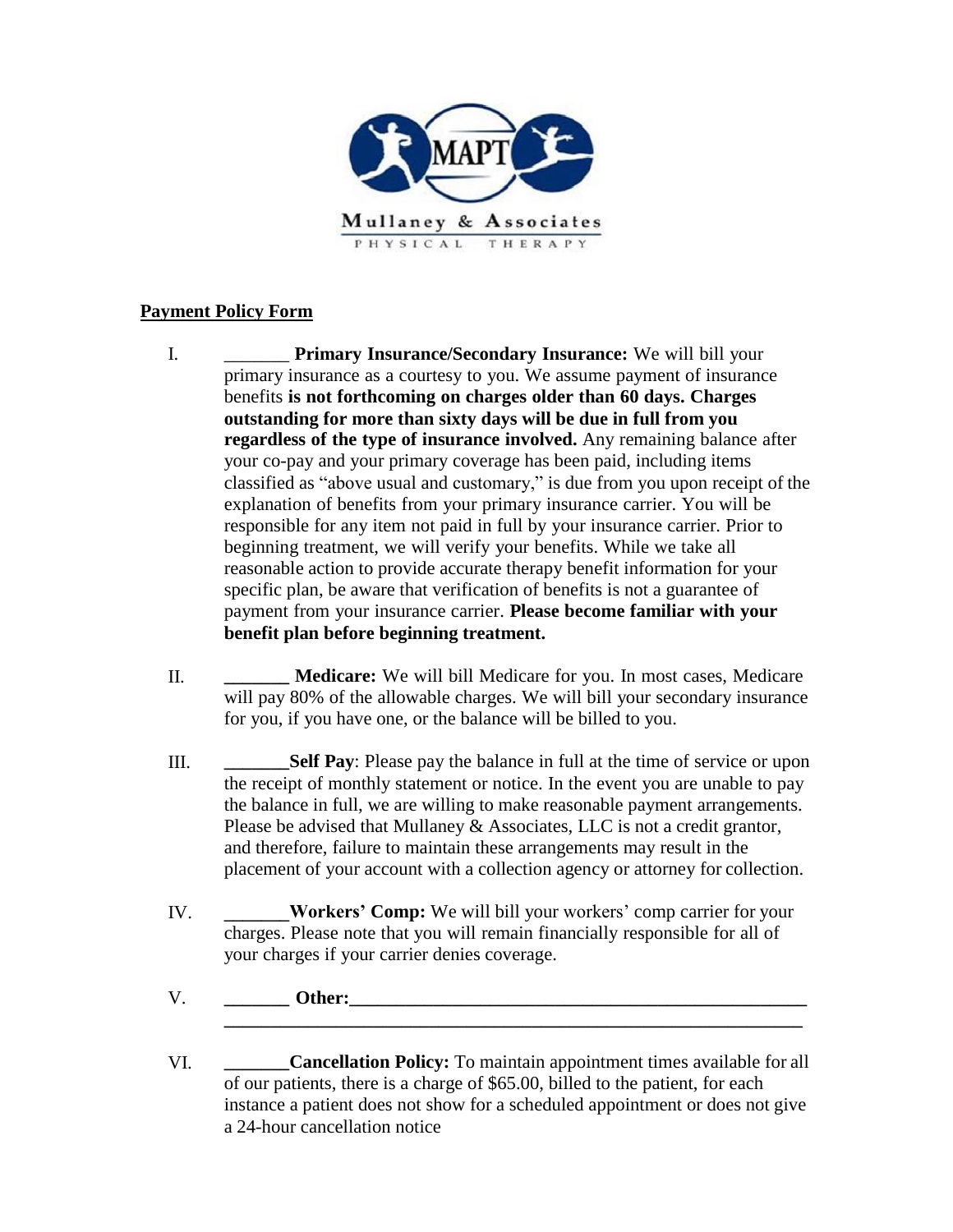Assignment of benefits/authorization to release medical information/consent to treatment: I hereby assign all medical benefits to which I am entitled to Mullaney &Associates, LLC. In the event they file insurance on my behalf, I understand that I am financially responsible for all charges whether or not paid by said insurance. In the event my account becomes delinquent and there is a default of payment, I accept responsibility for the principal amount owing as well as all reasonable costs associated with the collection of this debt. Interest may be charged at a rate of %1.5 per month (%12 annually) for unpaid balances over 30 days old. I hereby authorize said assignee to release all information necessary to secure the payments of said benefits. A copy of this assignment will be considered as effective and valid as the original. I do hereby consent to such treatment by the authorized staff at Mullaney &Associates, LLC as may be dictated by prudent medical practice by my illness, injury, or condition. This consent is intended as a waiver of liability for such treatment excepting acts of negligence.

**Authorized Signature Date**

\_\_\_\_\_\_\_\_\_\_\_\_\_\_\_\_\_\_\_\_\_\_\_\_\_\_\_\_\_\_\_\_\_\_ \_\_\_\_\_\_\_\_\_\_\_\_

**Christine M. Mullaney, DPT Michael J. Mullaney, DPT** 127 Main St. Suite E Phone: 732-970-4974 Matawan, NJ 07747 Fax: 732-970-4088 E-mail: mullaneyassociates@gmail.com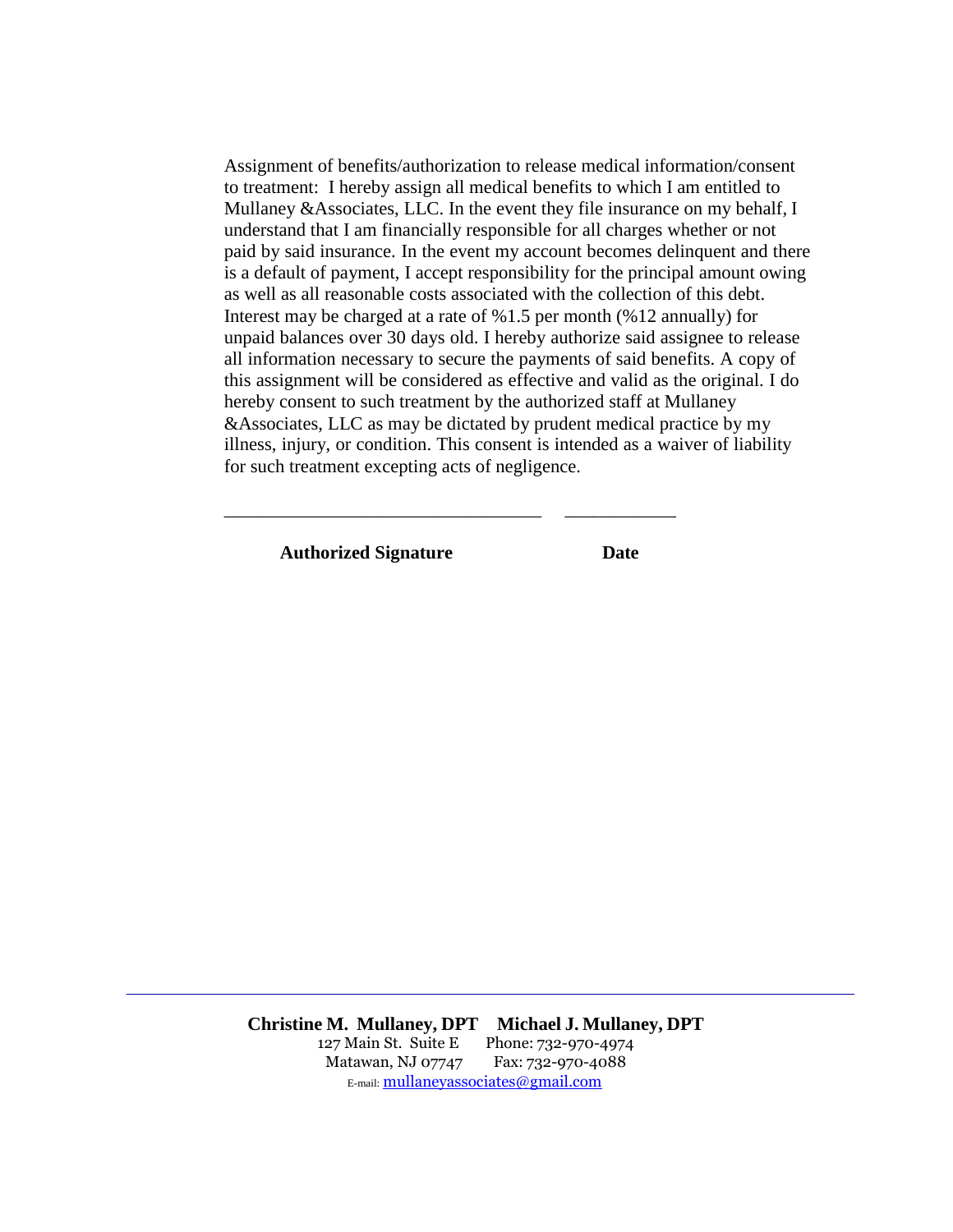Please fill out the form below so we can better understand your symptoms.

When did your symptoms begin?\_\_\_\_\_\_\_\_\_\_\_\_\_\_\_\_\_\_\_\_\_\_\_\_\_\_\_\_\_\_\_\_\_\_\_\_\_\_\_\_\_\_\_\_\_\_\_\_\_\_\_\_\_\_\_\_\_

What are your symptoms? Please circle any that apply. Pain Numbness Tingling Other\_\_\_\_\_\_\_\_\_\_\_\_

Where do you feel your symptoms?



If you have pain, what type is it? Please circle any that apply. Dull Ache Sharp Throbbing Shooting

Burning?

| On a scale of 0---10, what is worst your pain gets?<br>How is your pain at its best?_______<br>How is your pain today?______                                                                                                     |       |                                 |                            |  |  |
|----------------------------------------------------------------------------------------------------------------------------------------------------------------------------------------------------------------------------------|-------|---------------------------------|----------------------------|--|--|
| What activities, positions etc make your pain better?____________________________                                                                                                                                                |       |                                 |                            |  |  |
|                                                                                                                                                                                                                                  |       |                                 |                            |  |  |
|                                                                                                                                                                                                                                  |       |                                 |                            |  |  |
| If applicable, How long can you stand before your pain increases?<br>Subsequently according to the control of the control of the control of the control of the control of the control of the control of the control of the contr |       |                                 |                            |  |  |
| If applicable, How long can you walk/run before your pain increases?<br>The management of a management of a management of a management of a management of a management of a managemen                                            |       |                                 |                            |  |  |
|                                                                                                                                                                                                                                  |       |                                 |                            |  |  |
|                                                                                                                                                                                                                                  |       |                                 |                            |  |  |
|                                                                                                                                                                                                                                  |       |                                 |                            |  |  |
| Do you have difficulty with any of the following (circle all that apply) :                                                                                                                                                       |       |                                 |                            |  |  |
| Sleeping                                                                                                                                                                                                                         |       | Stairs transferring sit---stand | lifting, carrying, pushing |  |  |
| Sports Activity                                                                                                                                                                                                                  | Other |                                 |                            |  |  |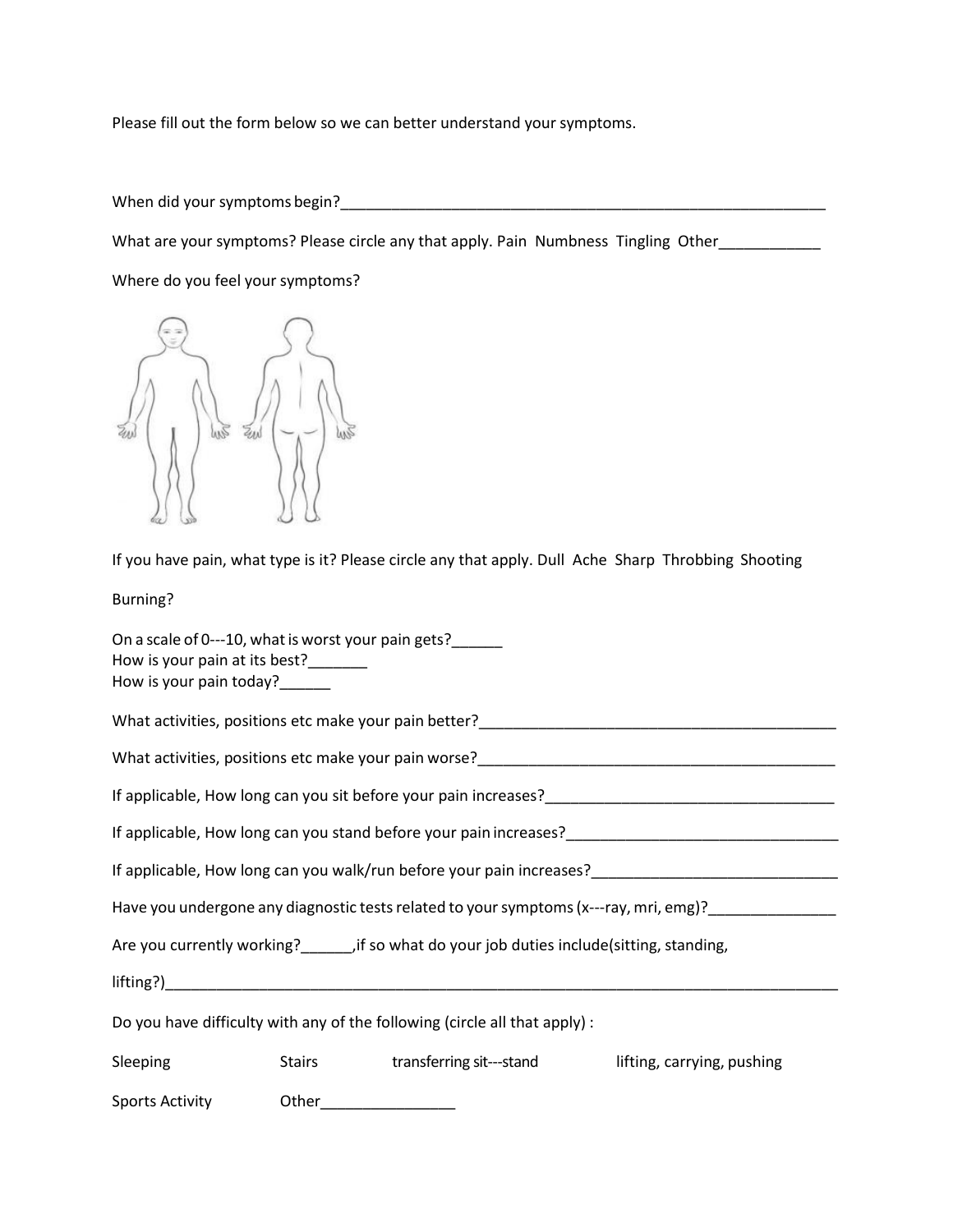# **Authorization For Communication**

| Name |  |
|------|--|
|------|--|

Check off list of all allowable methods of contact:

 $\blacksquare$  Home phone  $\lrcorner$   $\lrcorner$ 

 $\text{Cell phone} \_\text{con}$ 

 $\text{Work phone} \_\text{()}$ 

\_\_\_Mail to home address

Can personal health information be left on your voice mail ? \_\_\_\_yes \_\_\_\_ no

comments

Can personal health information be left with a family member or significant other ?

 $yes$  no

If yes please fill in information below:

Name \_\_\_\_\_\_\_\_\_\_\_\_\_\_\_\_\_\_\_\_\_\_\_\_\_\_\_\_\_\_\_\_\_\_\_\_\_\_\_\_\_\_\_\_\_\_\_\_\_\_\_\_\_\_\_\_\_\_\_

Telephone \_(\_\_\_\_)\_\_\_\_\_\_\_\_\_\_\_\_\_\_\_\_\_\_\_\_\_\_\_\_\_\_\_\_\_\_\_\_

Patient's signature date